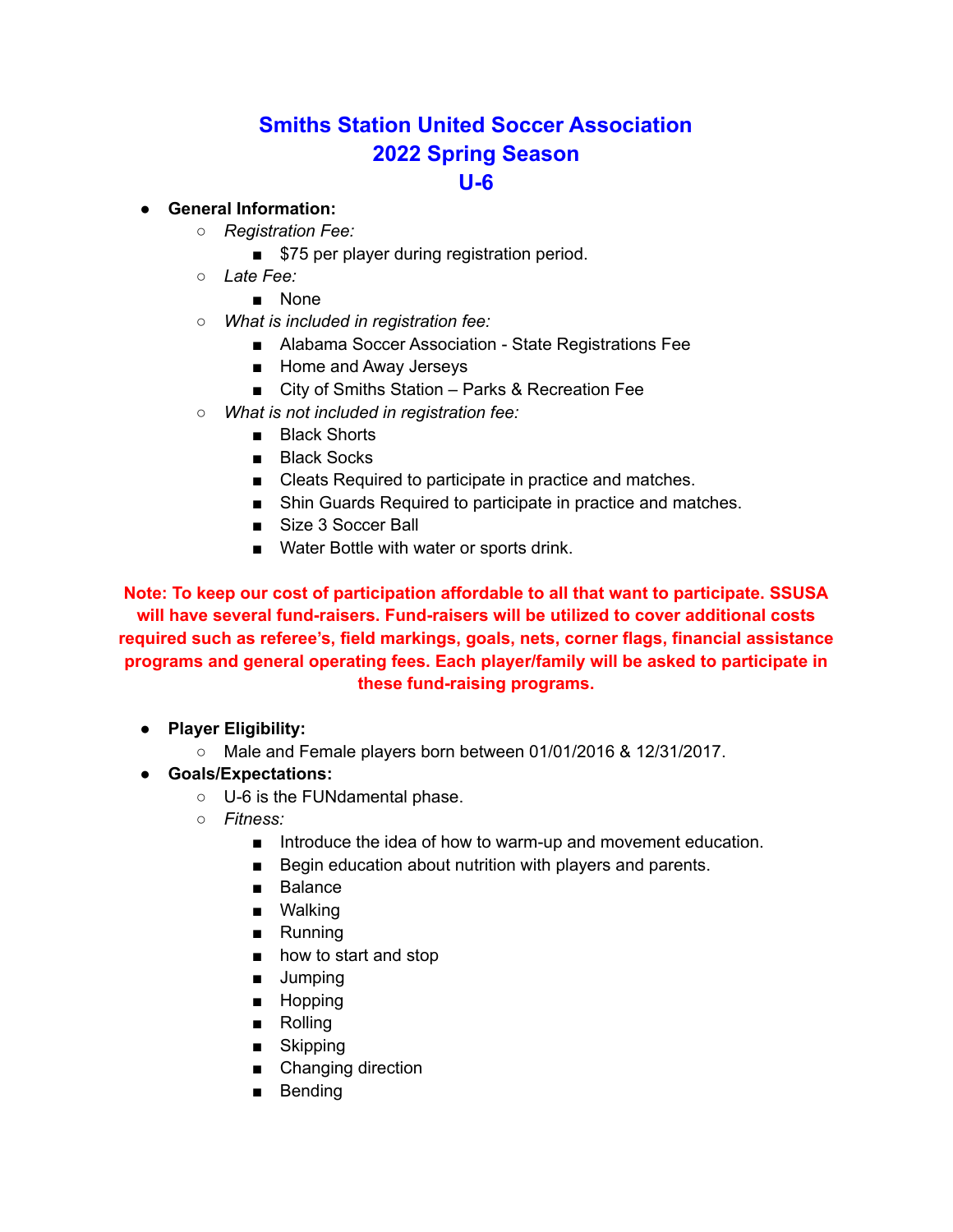- Twisting
- Reaching
- *○ Technique:*
	- Dribbling (stop and start)
	- Shooting
	- Experiment with the qualities of a rolling ball.
- *○ Psychology:*
	- Sharing
	- Fair play
	- Parental involvement
	- How to play
	- Emotional management.
- *○ Tactics:*
	- Where is the field?
	- The concept of boundary lines
	- Which goal to shoot at
	- Playing with the ball wherever it may go
- **Practice:**
	- Minimum once per week
	- Maximum twice per week
	- o 45 Minutes per session on weekdays as field space allows
		- 6:00 to 8:00 at Smiths Station Sports Complex
		- Teams will share field space as needed.
- **Matches:**
	- Saturday Mornings
	- 8 to 10 match season (weather permitting)
- **● Coaches:**
	- Parent/Volunteer
	- Coach Incentive Program:
		- Head Coach: \$20.00 voucher for Parent/Volunteer towards one (1) child's registration fees.
		- Assistant Coach: \$10
		- Coaches shirt.
			- Head Coach and one (1) Assistant Coach will receive a shirt.
		- Background Checks/Risk Management:
			- All coaches and volunteers must have background checks and be approved by Alabama Soccer Association Risk Management Program.
			- This includes completing concussion awareness on-line training
		- US Soccer coaching grassroots license reimbursement
			- Provide a copy of your certification and receive \$25 reimbursement
- **● Draft:**
	- None, players shall be randomly placed on rosters.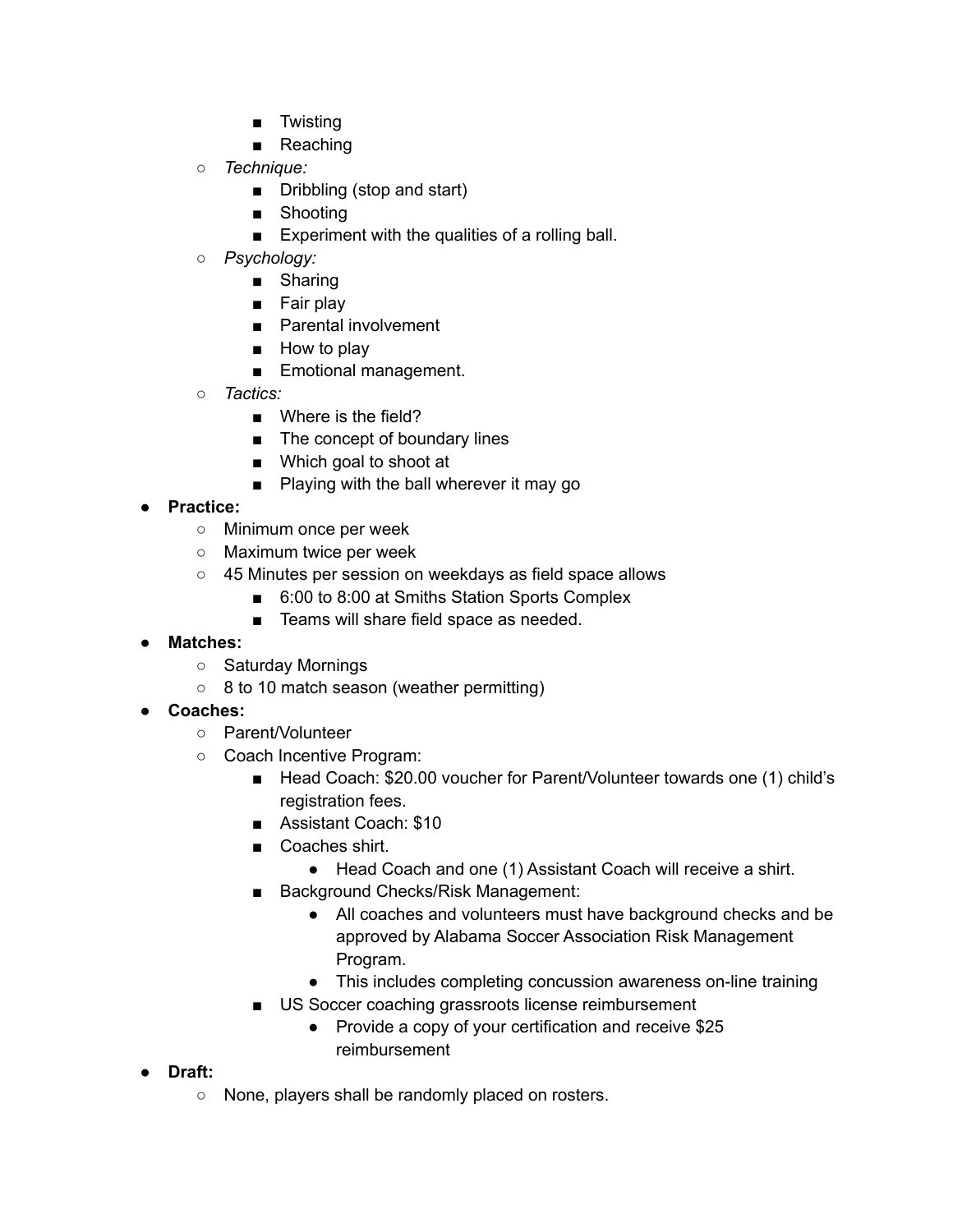- **● End of Season Tournament:**
	- None
- **● Academy/All-Star Teams:**
	- None

# **Laws of the Game – Modified**

### ● **Law 1 - The Field of Play**

- *Dimensions:*
	- The field of play must be rectangular.
	- The length of the touchline must be greater than the length of the goal line.
	- Length: 30 Yards (90 Feet)
	- Width: 20 Yards (60 Feet)
- *○ Field Markings:*
	- Distinctive lines not more than Five (5) inches wide.
	- The field of play is divided into Two (2) halves by a halfway line.
	- The center mark is indicated at the midpoint of the halfway line.
- *The Goal Area:*
	- 4.5 feet deep x 21 feet wide
- *○ The Penalty Area:*
	- 13.5 feet deep x 39 feet wide
- *○ Corner Flags:*
	- Yes
- *Corner Arc:*
	- 2' radius
- *Goals:*
	- Goals must be placed on the center of each goal line.
	- They consist of two upright post equidistant from the corners and joined at the top by a horizontal crossbar.
	- The recommended distance between the post is twelve (12) feet and the distance from the lower edge of the crossbar to the ground is six (6) feet.
	- **Safety: Goals must be anchored securely to the ground. Portable goals may only be used if they satisfy this requirement.**

### ● **Law 2 - The Ball:**

- $\circ$  Size three (3)
- The ball will need to be FIFA Quality.
- **Law 3 - The Number of Players:**
	- *Match:*
		- A match is played by two (2) teams, each consisting of not more than four (4) players AND a goalkeeper.
	- *Substitutions:*
		- At any stoppage of play and unlimited.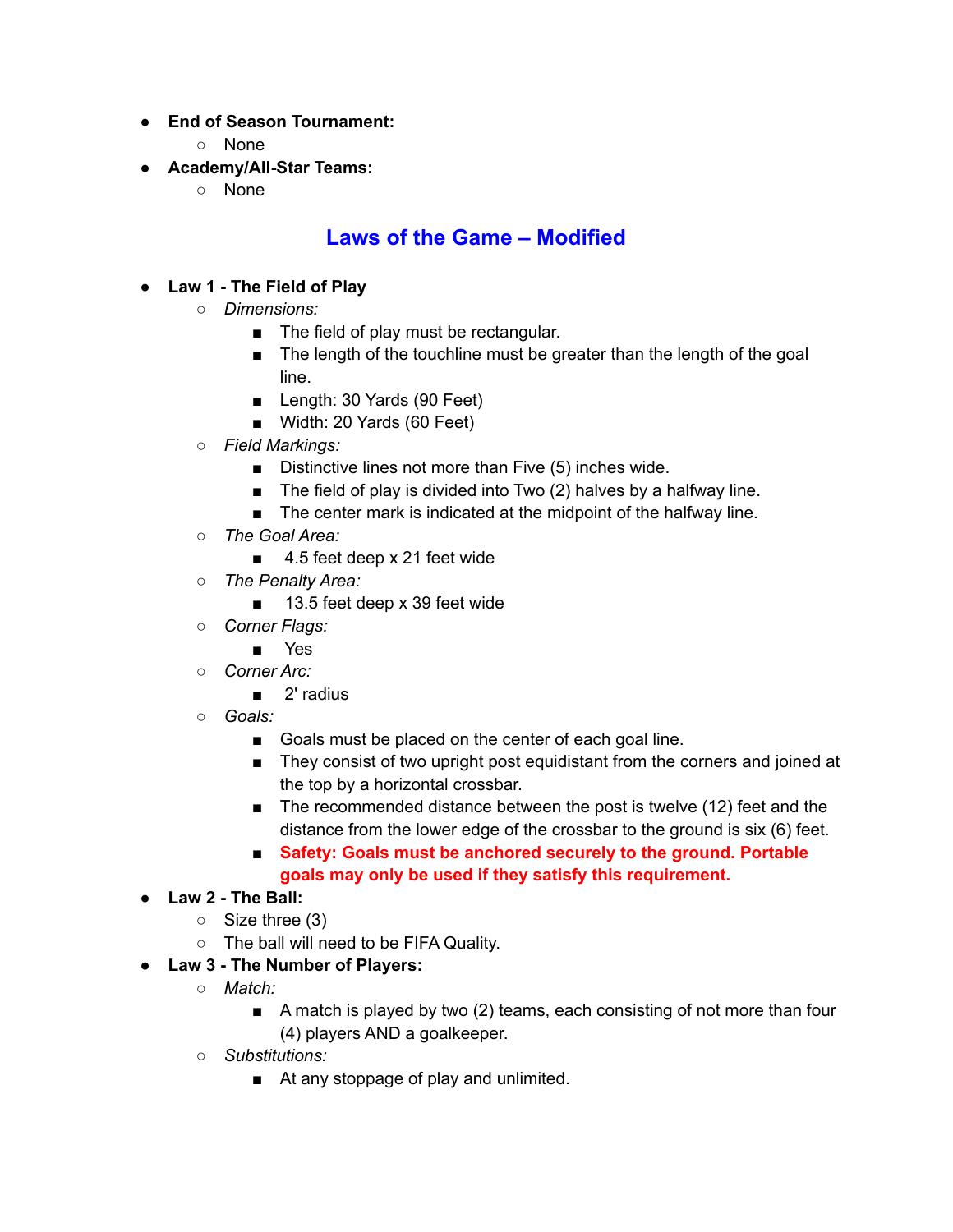- Note: If a player who is suspected to have a head injury shall leave the field of play for additional evaluation, a substitution can be made in that moment. Per U.S. Soccer's Concussion Initiative, if a player is suspected to have a head injury the referee is instructed to stop play to allow for treatment/evaluation as needed. If the player leaves the field of play for additional evaluation, a substitution can be made in that moment. The player with the suspected head injury may not return to the match unless a Healthcare Professional (HCP) or Certified Athletic Trainer (ATC) has cleared the player. Any coach or parent insisting on returning the player to the match without approved clearance will result in the referee ending the match.
- *Playing Time:*
	- Each player SHALL play a minimum of 50% of the total playing time. It is the coach's responsibility to enforce this rule.
	- *Note: Coaches will be allowed the discretion on playing time for players that do not regularly attend practice/training sessions.*
- *Rosters:*
	- $\blacksquare$  Minimum number of players on a roster shall be no less than six (6) players.
	- Maximum number of players on a roster shall be no more than eight (8) players.

#### ● **Law 4 - The Players Equipment**

- Conform to FIFA Laws of the Game.
- Non-uniform clothing is allowed based on weather conditions, but uniforms must distinguish teams.
- *Note: If needed, teams can be distinguished by scrimmage vests.*
- Shin Guards are MANDATORY for both practice/training sessions and matches, and must be covered entirely by socks.
- **Safety: A player must not use equipment or wear anything that is dangerous to himself or another player (including any kind of jewelry; except for a medical alert bracelet).**
- **Law 5 - The Referee**
	- There is no need for a fully qualified referee to manage U-6 matches.
	- Both coaches should officiate/manage the match.
		- The matches are intended to be an opportunity for our young players to experience the fun of playing.
		- Minimal rules are needed and should be applied with a generous amount of flexibility.
		- Let the players have freedom to play with little interruption.
		- All infringements should be briefly explained to the players.
- **Law 6 - The Other Match Officials**
	- None
- **Law 7 - The Duration of the Match**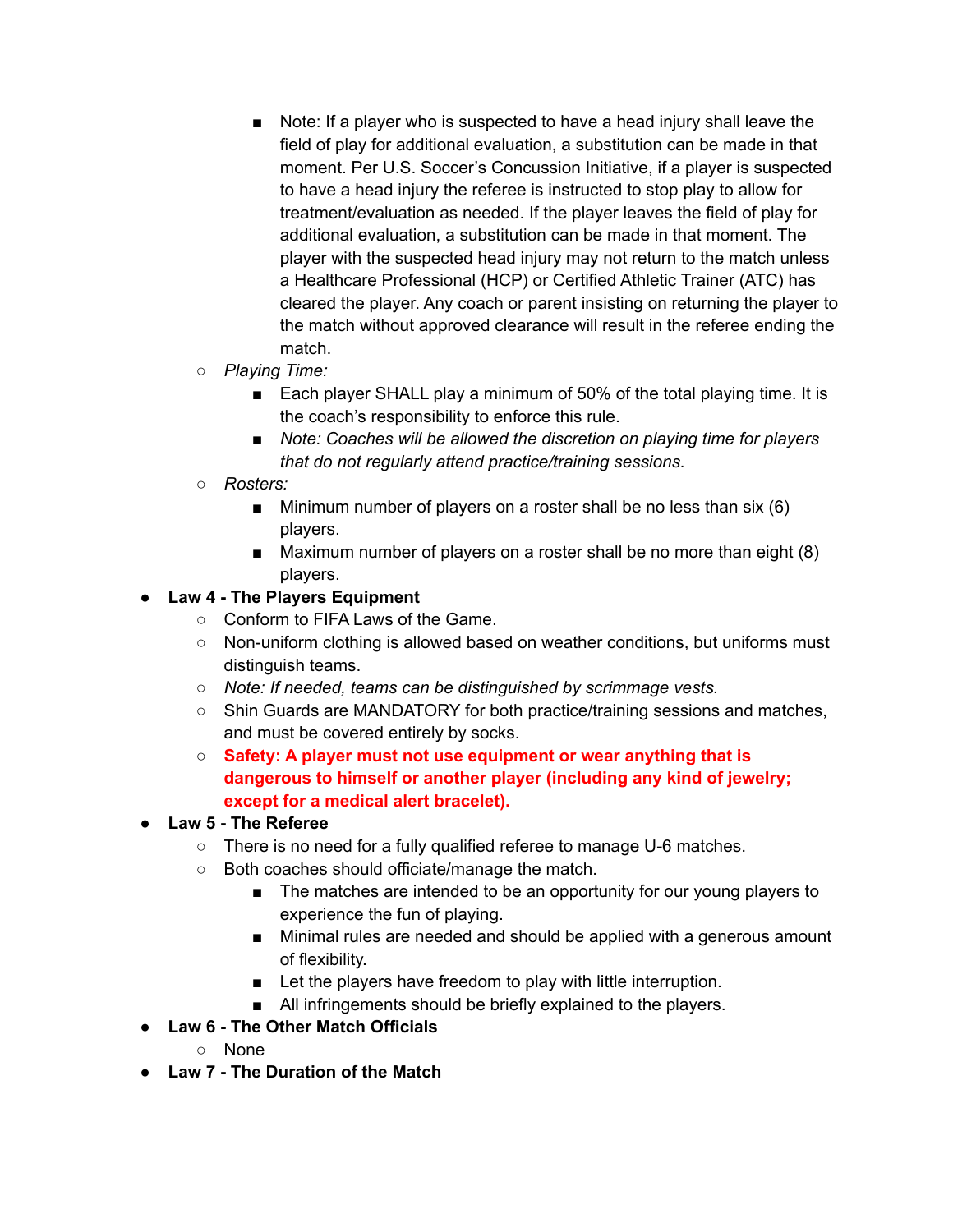- $\circ$  The match shall be divided into four (4) periods of not more than ten (10) minutes, based on the energy and motivation of the players.
- There shall be a maximum five (5) minute break between each period.
- The four (4) periods do not have to be of equal duration.
- **Law 8 - The Start and Restart of Play**
	- Conform to FIFA laws of the Game, with the exception that the defending team is at least four (4) yards from the ball until it is in play.
	- Remember, let them play and do not interfere for technicalities.
- **Law 9 - The Ball in and out of Play**
	- Conform to FIFA Laws of the Game.
- **Law 10 - The Method of Scoring**
	- Conform to FIFA Laws of the Game.
- **Law 11 - Offside**
	- None.
- **Law 12 - Fouls and Misconduct**
	- Conform to FIFA Laws of the Game, with the exception that deliberate heading is not allowed in U-6 matches.
	- In all instances explain the infraction to the player.
	- All free kicks shall be indirect.
	- No cards will be shown in the U-6 age group.
- **Law 13 - Free Kicks**
	- Conform to FIFA Laws of the Game, with the exception that all free kicks are indirect AND the opponents are to be at least four (4) yards away from the ball until it is kicked.
- **Law 14 - The Penalty Kick**
	- None.
- **Law 15 - The Throw-In**
	- Conform to FIFA Laws of the Game.
- **Law 16 - The Goal Kick**
	- Conform to FIFA Laws of the Game.
- **Law 17 - The Corner Kick**
	- Conform to FIFA Laws of the Game.
- **Law 18 - The Technical Area**
	- Coaches, managers and players not in play must remain in the technical area or on bench, with the exception when a coach is utilized as Referee or Match official.
	- No more than two (2) coaches/managers are allowed in the technical area during the matches.
- **Law 19 - The Substitution Area**
	- $\circ$  Players that are wanting to enter the field of play must first enter the substitution area.
	- When the match official, referee, or assistant referee allows for a substitution, the player being substituted must fully leave the field of play prior to the new player entering the field of play.